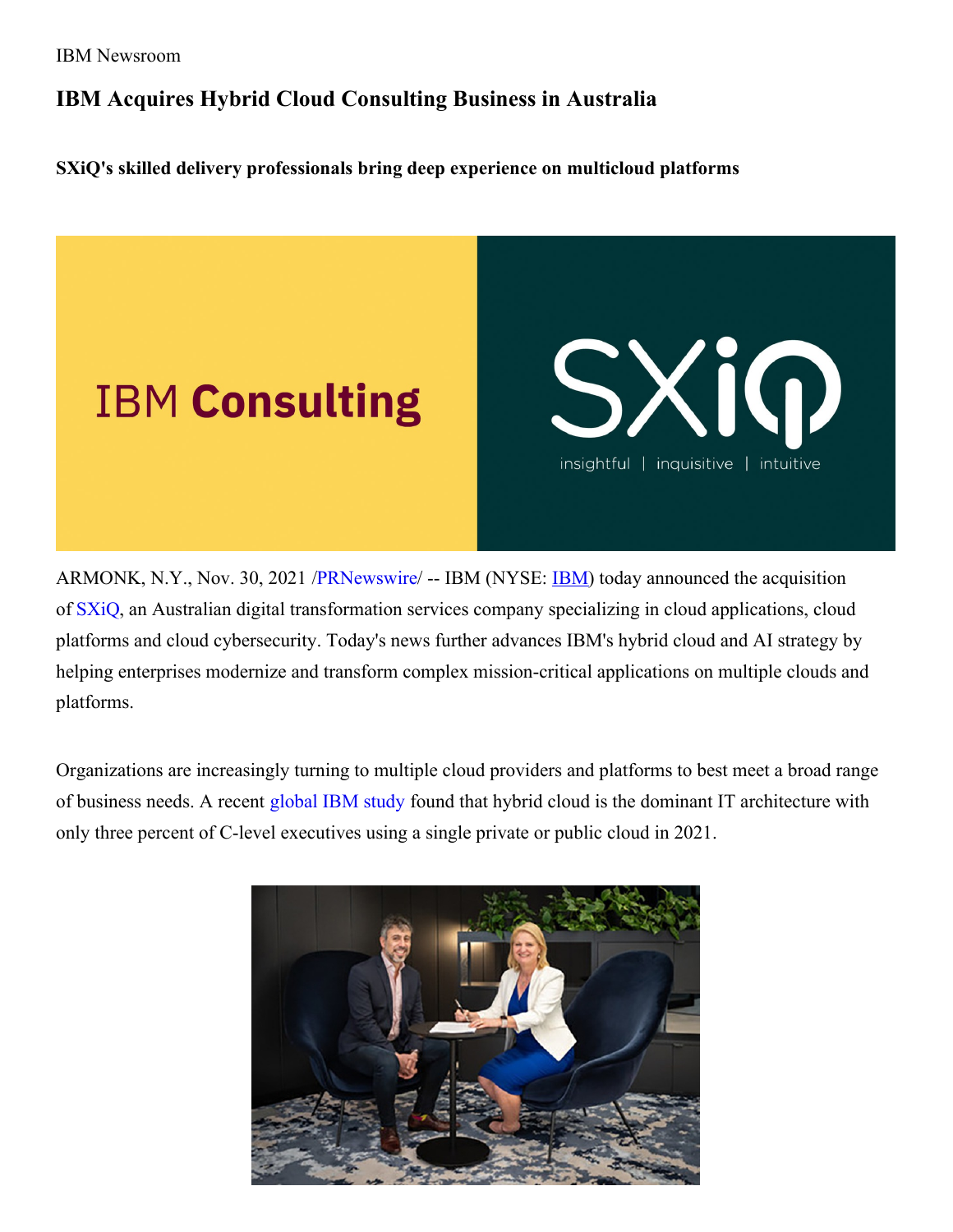## *John Hanna, Managing Director, SXiQ and Katrina Troughton, General Manager, IBM Australia and New Zealand*

SXiQ works with leading Australian enterprises, as well as the Australian operations of global Fortune 2000 companies, to successfully migrate and modernize their cloud infrastructure and applications across multiple industries including financial services, consumer products, energy, healthcare, and the public sector. The company also works with clients to monitor and optimize their spend on cloud resources, helping enterprises unlock greater value from their cloud investment to realize cost savings of 20 percent or more.

SXiQ will enhance IBM Consulting's capabilities in Australia and New Zealand to modernize applications and technology infrastructure in the cloud. This is the  $20<sup>th</sup>$  acquisition – and tenth consulting acquisition since Arvind Krishna became IBM's CEO, adding to the significant investments the company is making in its hybrid cloud and AI strategy. The announcement of the SXiQ acquisition follows recent acquisitions by IBM of leading cloud consulting firms – [Nordcloud](https://c212.net/c/link/?t=0&l=en&o=3374456-1&h=617082783&u=https%3A%2F%2Fnewsroom.ibm.com%2F2020-12-21-IBM-to-Acquire-Nordcloud-to-Turbocharge-Its-Hybrid-Cloud-Consulting-Capability&a=Nordcloud), [Taos](https://c212.net/c/link/?t=0&l=en&o=3374456-1&h=2460104641&u=https%3A%2F%2Fnewsroom.ibm.com%2F2021-01-14-IBM-Boosts-Its-Hybrid-Cloud-Consulting-Capability-with-Taos&a=Taos), and [BoxBoat](https://c212.net/c/link/?t=0&l=en&o=3374456-1&h=1994971089&u=https%3A%2F%2Fnewsroom.ibm.com%2F2021-07-08-IBM-to-Acquire-Premier-Hybrid-Cloud-Consulting-Firm&a=BoxBoat) – earlier this year, which significantly expanded IBM's multicloud transformation, management expertise and capabilities in Europe and North America.

SXiQ will join IBM Consulting's fast-growing Hybrid Cloud Services business, helping IBM capitalize on a rapidly growing cloud professional services market which will surpass \$200 billion globally by 2024.<sup>1</sup> SXiQ's team of technology consultants brings expertise transforming and migrating enterprise workloads on cloud platforms including Amazon Web Services and Microsoft Azure.

"Our digital transformation experience and track record of client delivery on leading cloud platforms will send a strong signal affirming our and IBM's commitment to clients' successful journey to cloud," said John Hanna, Managing Director, SXiQ. "Our clients can now take advantage of IBM's broad capabilities around ERP systems, Data & Analytics, Machine Learning & AI, deep platform partnerships and global delivery capabilities, allowing us to broaden the transformational capabilities we can bring to our customers, ensuring they can take their own digital transformation further and deeper."

Financial details were not disclosed.

To learn more about IBM Consulting, please visit: [www.ibm.com/consulting](https://c212.net/c/link/?t=0&l=en&o=3374456-1&h=1124766971&u=https%3A%2F%2Fc212.net%2Fc%2Flink%2F%3Ft%3D0%26l%3Den%26o%3D3327122-1%26h%3D1126119318%26u%3Dhttp%253A%252F%252Fwww.ibm.com%252Fconsulting%26a%3Dwww.ibm.com%252Fconsulting&a=www.ibm.com%2Fconsulting)

<sup>1</sup> Estimates based on Gartner and IDC 2024 projections for cloud managed services and professional services.